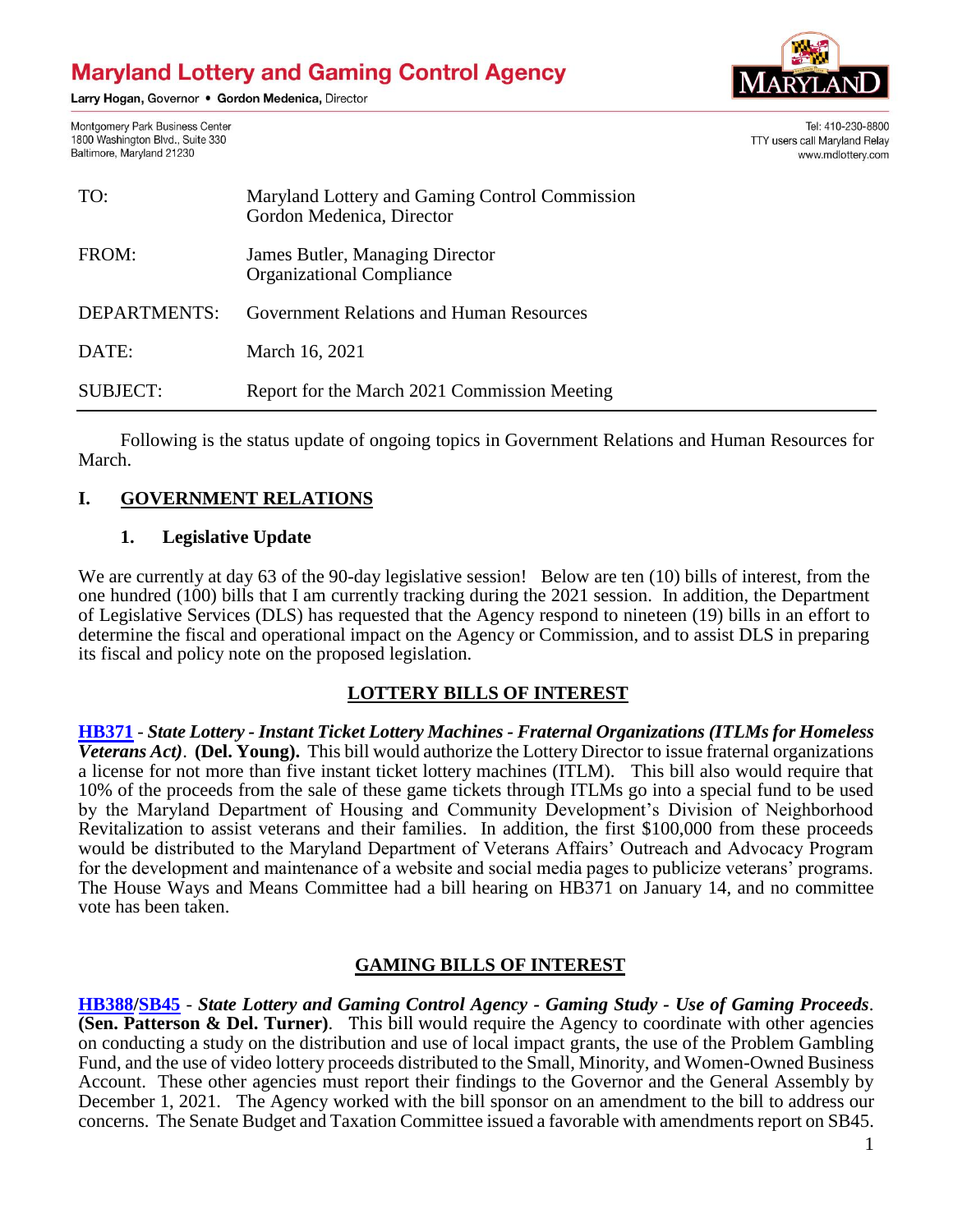The full Senate unanimously approved the bill (45-0). , and now SB45 has now been referred to the Ways and Means Committee for a bill hearing. The House Ways and Means Committee had a bill hearing on HB388 on January 21, and no committee vote has been taken.

**[HB136](http://mgaleg.maryland.gov/2021RS/bills/hb/hb0136F.pdf)** - *Election Law - Campaign Contributions - Alterations and Prohibition on Sports and Event Wagering Business Entities*. **(Del. Cardin)**. This bill would prohibit sports and event wagering business entities and certain individuals employed by the entity or a video lottery operator from directly or indirectly making contributions to campaign finance entities. This bill is contingent on the enactment of legislation implementing sports and event wagering. The House Ways and Means Committee had a bill hearing on HB136 on January 19, and no committee vote has been taken.

**[HB403](http://mgaleg.maryland.gov/2021RS/bills/hb/hb0403F.pdf)** - *Video Lottery Operation License - Renewal*. **(Del. Ebersole).** This bill would alter the number of years before the end of the term of a video lottery operation license that a licensee is required to provide the Agency with its notice of intent to renew the license and apply for renewal. This bill also would require Commission to renew the license unless the Commission makes a finding that the licensee is no longer qualified to hold a license. Additionally, this bill would require the licensee to pay an annual fee for a 15 year renewal license term and require the Commission, on a certain date each year, to adjust this fee to reflect an increase in the Consumer Price Index. The renewal license fee would be deposited into Education Trust Fund. The House Ways and Means Committee had a bill hearing on HB403 on January 21, and no committee vote has been taken.

**[SB243](http://mgaleg.maryland.gov/2021RS/bills/sb/sb0243F.pdf)** - *Public High Schools - Health Education - Gambling Dangers and Addiction.* **(Sen. Simonaire).** This bill would require the State Department of Education, on or before July 1, 2022, to develop a program for educating children on the dangers of gambling and for gambling addiction to be provided in public schools. The bill also would require the program to be coordinated with other State agencies responsible for gambling addiction education and also authorize county boards of education to require each public high school to include instruction in grades 9 through 12, beginning in the 2022-2023 school year and annually thereafter. The Senate Education, Health, and Environmental Affairs Committee had a bill hearing on SB243 on January 20, and no committee vote has been taken

**[HB532/](http://mgaleg.maryland.gov/2021RS/bills/hb/hb0532F.pdf)[SB452](http://mgaleg.maryland.gov/2021RS/bills/sb/sb0452F.pdf)** - *Allegany County - Video Lottery Terminals - Distribution of Proceeds.* **(Allegany County Delegation/ Sen. Edwards)**. This bill would alter the distribution of proceeds from video lottery terminals (VLT) at a facility in Allegany County after 10 years of operations, thereby keeping the casino at basically its same tax rate. The Senate Budget and Taxation Committee had a bill hearing on SB452 on February 2, and no committee vote has been taken. The House Ways and Means Committee had a bill hearing on HB532 on January 28, and no committee vote has been taken.

**[HB546](http://mgaleg.maryland.gov/2021RS/bills/hb/hb0546F.pdf) -** *Video Lottery Operator - Reconciliation of Proceeds - Uncollectible Debt (Del. Hornberger).* This bill would amend the term "proceeds" as it is presently defined in State Government Article §9-1A- $01(u)$  to address the issue of an uncollectible debt, which occurs when the video lottery facility extends credit to a player but the player defaults on the debt. The House Ways and Means Committee had a bill hearing on HB546 on February 4, and no committee vote has been taken.

**[HB859/](http://mgaleg.maryland.gov/2021RS/bills/hb/hb0859F.pdf)[SB797](http://mgaleg.maryland.gov/2021RS/bills/sb/sb0797F.pdf) -** *Cecil County - Video Lottery Terminals - Distribution of Proceeds (Sens. Gallion and Hershey/Cecil County Delegation)***.** This bill would increase the percentage of VLT proceeds from 33% to 40% for the Hollywood Casino Perryville, and require that 7% of the VLT proceeds be spent on marketing, advertising, and promotional costs and capital improvements at the facility as a condition of receiving the additional proceeds. The House Ways and Means Committee had a bill hearing on HB859 on February 24, and no vote has been taken. The Senate Budget and Taxation Committee had a bill hearing on SB797 on February 24, and no vote has been taken.

**[HB940](http://mgaleg.maryland.gov/2021RS/bills/hb/hb0940F.pdf) -** *Gaming - Regulation of Fantasy Gaming Competitions and Implementation of Sports Wagering (The Speaker)*. This bill would authorize sports wagering license holders to accept wagers on sporting